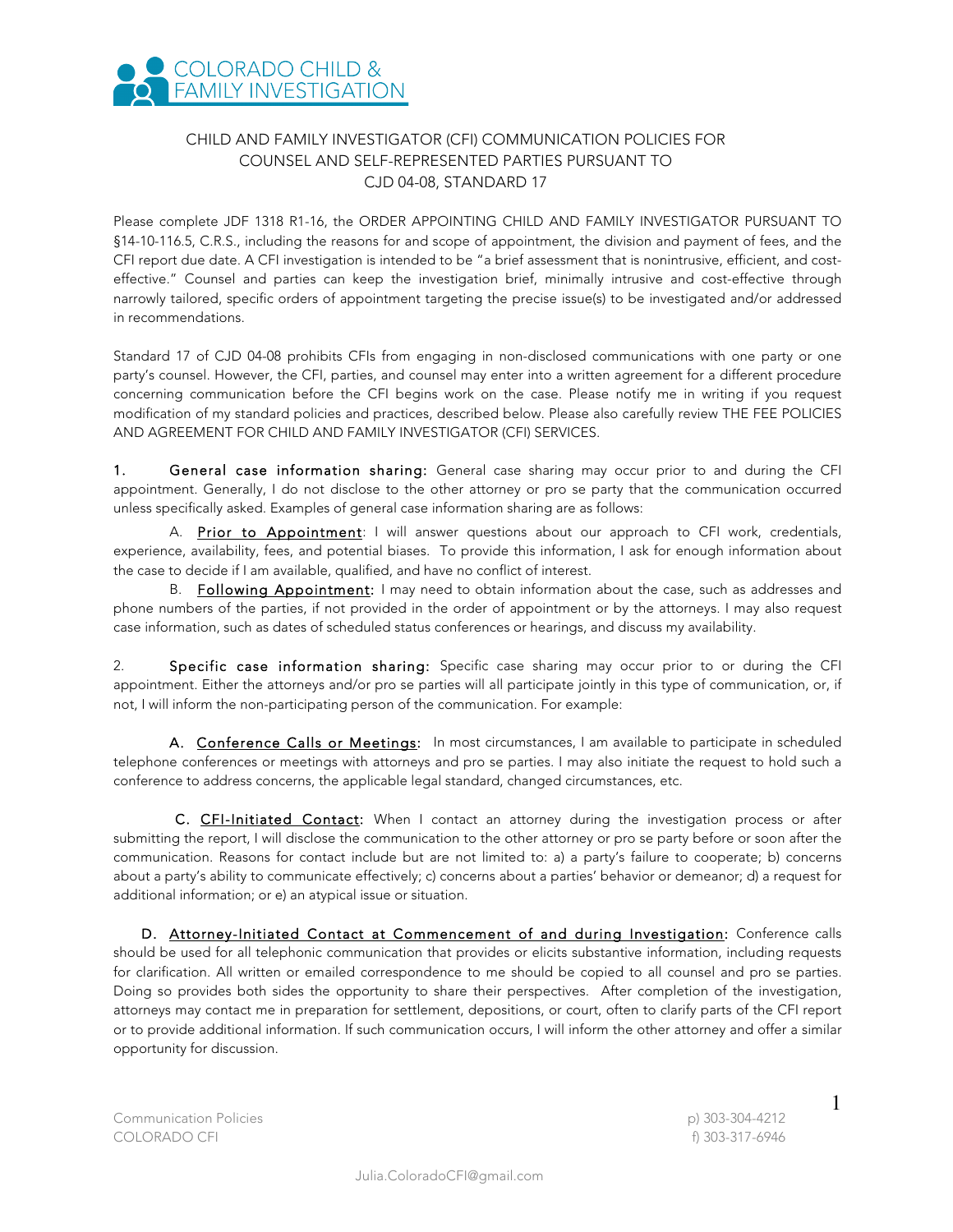## 3. Other Information

A. Communication with Other Court-Appointed Professionals: I do not, as a matter of course, notify parties or counsel about my communications with other court appointed professionals, such as child legal representative, parental responsibility evaluator, parenting coordinator, or arbitrator, except as disclosed in the CFI Report.

B. Communication with Parties: I will meet with each party for an individual interview and home visit at the commencement of my investigation. I will reach out to both parties individually by phone or by email to ask for or receive specific and pertinent information or follow up on a question relevant to my investigation throughout the CFI process.

C. CFI Packet: I send parties a packet of the following forms upon being appointed. I do not send attorneys copies of the CFI Packet but will provide a copy upon written request. The Packet includes:

- q CFI Intake & Parent Self-Report
- **□** CFI Policies for Parties & Counsel
- $\Box$  Fee Agreement and Policies (for private pay cases)
- □ Informed Consent & Disclosure Statement
- q Medical & Non-medical Releases of Information

D. Staff Utilization: I may utilize the services of support staff for certain activities, consistent with the Practice Guideline for Standard 8 of CJD 04-08, issued by the Office of the State Court Administrator. Only staff who has passed background checks conducted by the Office of the State Court Administrator may accompany me on home visits. I will personally conduct all interviews of the parties and children, although my staff may be present. My staff will never conduct home visits outside of my presence.

E. **Obtaining Pleadings and Other Documentation:** Please provide me with relevant court documents related to and including the order of appointment. Please inform the other attorney or pro se party of the documents you provide to ensure that all participants are satisfied that I have a complete record of pertinent court documents. Please provide any other relevant documents, such as police reports, medical files, social services investigations, etc., and notify the other attorney or pro se party of the documents you provide. Doing so conserves CFI fees.

F. Information from Collateral Sources: I will ask for the parties' assistance in identifying potential collateral sources of information. Ordinarily, I send professional collateral sources releases of information. I may contact personal collateral sources, such as family and friends, by questionnaire, email or telephone. I may also review written materials from collateral sources provided by the parties or counsel or that I request independently.

G. Request for Clarification: Although the order of appointment generally specifies the scope of my appointment and applicable legal standard, I may need to seek clarification through a conference with the attorneys or by requesting a status conference with the court. Other situations may arise that necessitate clarification or guidance from the court through a status conference.

H. Release of CFI File: Chief Justice Directive 04-08, Standard 12, provides that upon written request of the parties or their counsel, the CFI shall make the CFI file available after filing the CFI report and prior to the hearing in the case. Outside of this time frame, the CFI cannot provide the parties with a copy of the file. The CFI file shall include CFI notes, data, witness statements, completed questionnaires, and any information underlying the CFI's report, subject to the confidentiality requirements in Standard 14, the Address Confidentiality Program and other limitations discussed in Standard 12 and its Comment. I will keep itemized records of my fees and other charges. If you request the CFI file, the entire file, subject to Standard 12, will be provided. If I believe that the release of any information would endanger a person's welfare, I will inform counsel and the court of these concerns and await further order from the court before releasing the information. If you make a written request for the file, I will either

Communication Policies p) 303-304-4212 COLORADO CFI f) 303-317-6946